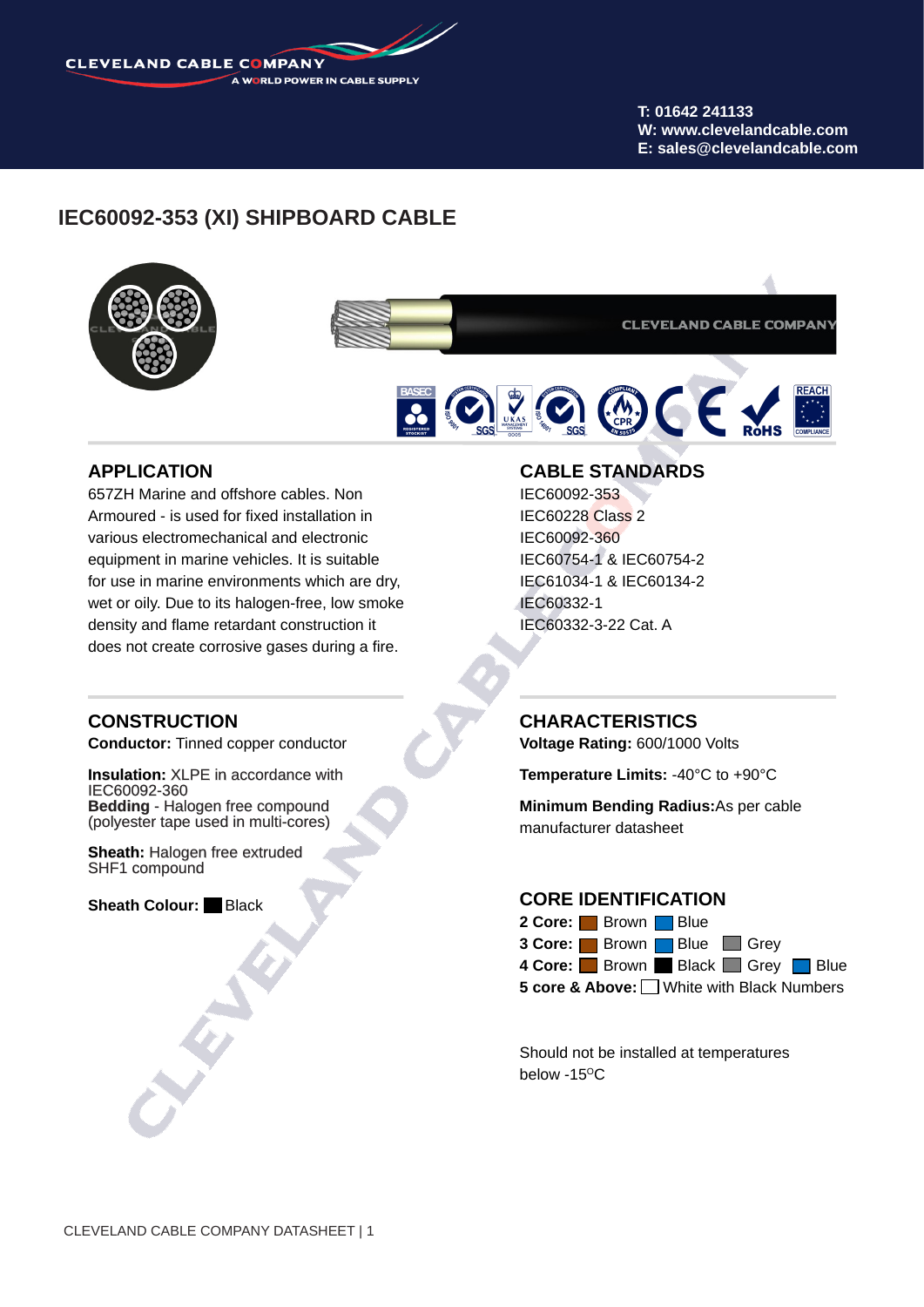W **CLEVELAND CABLE COMPANY** A WORLD POWER IN CABLE SUPPLY

> **T: 01642 241133 W: www.clevelandcable.com E: sales@clevelandcable.com**

# **IEC60092-353 (XI) SHIPBOARD CABLE - DIMENSIONS**

| <b>CCC CODE</b> | <b>CONDUCTOR</b><br><b>SIZE</b><br>(MM <sup>2</sup> ) | <b>STRANDING</b><br>(MM) | <b>NO. OF CORES</b> | <b>WEIGHT</b><br>(KG/KM) | <b>OVERALL DIAMETER</b> |
|-----------------|-------------------------------------------------------|--------------------------|---------------------|--------------------------|-------------------------|
| 6572ZH1/5       | $1.5\,$                                               | 7/0.53                   | $\overline{2}$      | 79                       | 8.5                     |
| 6573ZH1/5       | 1.5                                                   | 7/0.53                   | $\mathbf{3}$        | 101                      | 9                       |
| 6574ZH1/5       | $1.5\,$                                               | 7/0.53                   | $\overline{4}$      | 124                      | 9.8                     |
| 6575ZH1/5       | $1.5\,$                                               | 7/0.53                   | 5                   | 151                      | 10.7                    |
| 6577ZH1/5       | $1.5\,$                                               | 7/0.53                   | $\overline{7}$      | 195                      | v<br>11.7               |
| 6570/12ZH1/5    | 1.5                                                   | 7/0.53                   | 12                  | 318                      | 15.4                    |
| 6570/19ZH1/5    | 1.5                                                   | 7/0.53                   | 19                  | 475                      | 18.1                    |
| 6570/27ZH1/5    | 1.5                                                   | 7/0.53                   | 27                  | 673                      | 22                      |
| 6570/37ZH1/5    | 1.5                                                   | 7/0.53                   | 37                  | 893                      | 24.7                    |
| 6572ZH2/5       | 2.5                                                   | 7/0.67                   | $\sqrt{2}$          | 102                      | 9.3                     |
| 6573ZH2/5       | 2.5                                                   | 7/0.67                   | 3                   | 133                      | 9.9                     |
| 6574ZH2/5       | 2.5                                                   | 7/0.67                   | $\overline{4}$      | 166                      | 10.8                    |
| 6575ZH2/5       | 2.5                                                   | 7/0.67                   | 5 <sub>z</sub>      | 210                      | 12                      |
| 6577ZH2/5       | 2.5                                                   | 7/0.67                   | $\overline{7}$      | 12.9                     | 267                     |
| 6570/12ZH2/5    | 2.5                                                   | 7/0.67                   | 12                  | 448                      | 17.3                    |
| 6570/19ZH2/5    | 2.5                                                   | 7/0.67                   | 19                  | 674                      | 20.3                    |
| 6570/27ZH2/5    | 2.5                                                   | 7/0.67                   | 27                  | 955                      | 24.7                    |
| 6570/37ZH2/5    | 2.5                                                   | 7/0.67                   | 37                  | 1272                     | 27.7                    |
| 6572ZH4         | $\overline{4}$                                        | 7/0.85                   | $\overline{c}$      | 139                      | 10.5                    |
| 6573ZH4         | $\overline{4}$                                        | 7/0.85                   | 3                   | 191                      | 11.3                    |
| 6574ZH4         | $\overline{4}$                                        | 7/0.85                   | $\overline{4}$      | 241                      | 12.4                    |
| 6572ZH6         | 6                                                     | 7/1.04                   | $\overline{c}$      | 188                      | 11.7                    |
| 6573ZH6         | $\,6\,$                                               | 7/1.04                   | 3                   | 254                      | 12.4                    |
| 6574ZH6         | $\,6\,$                                               | 7/1.04                   | $\overline{4}$      | 323                      | 13.6                    |
| 6572ZH10        | 10                                                    | 7/1.35                   | $\overline{c}$      | 274                      | 13.5                    |
| 6573ZH10        | 10                                                    | 7/1.35                   | 3                   | 386                      | 14.6                    |
| 6574ZH10        | 10                                                    | 7/1.35                   | $\overline{4}$      | 495                      | 16                      |
| 6572ZH16        | 16                                                    | 7/1.70                   | $\overline{2}$      | 401                      | 15.7                    |
| 6573ZH16        | 16                                                    | 7/1.70                   | 3                   | 569                      | 16.9                    |
| 6574ZH16        | 16                                                    | 7/1.70                   | $\overline{4}$      | 739                      | 18.6                    |
| 6572ZH25        | 25                                                    | 19/1.35                  | $\mathbf{2}$        | 895                      | 20.8                    |
| 6573ZH25        | 25                                                    | 19/1.35                  | 3                   | 1132                     | 22.3                    |
| 6574ZH25        | 25                                                    | 19/1.35                  | $\overline{4}$      | 1429                     | 24.7                    |
|                 |                                                       |                          |                     |                          |                         |